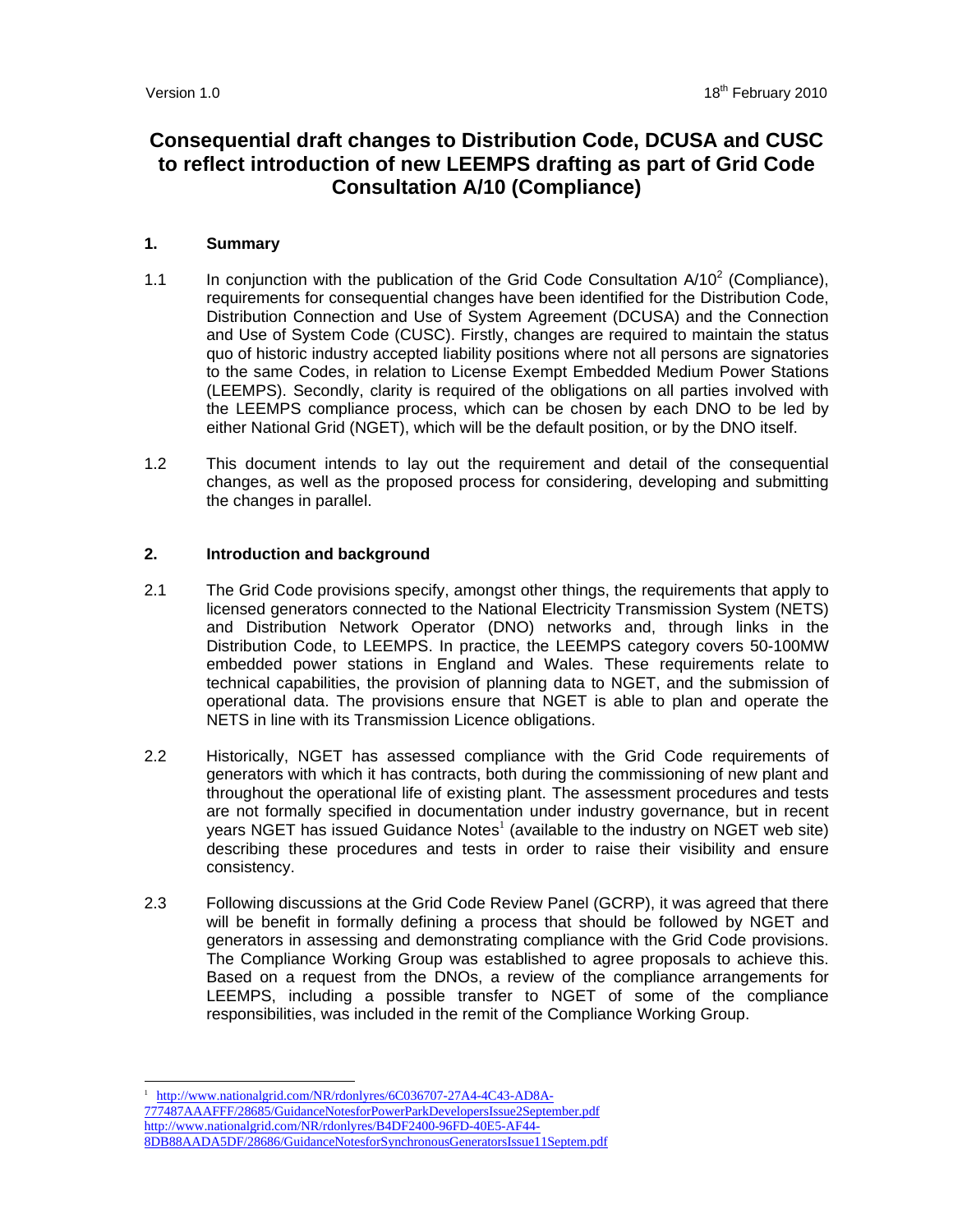2.4 A Grid Code Consultation document<sup>2</sup> was published on  $1<sup>st</sup>$  February 2010 describing the proposed revised processes and associated Grid Code drafting. The Consultation identifies a requirement for consequential changes, relating to LEEMPS, in the DCUSA, CUSC and Distribution Code. This note intends to identify these changes and enable the respective code governance processes to run in parallel, based on the same common assumptions.

## **3. Description - Distribution Code**

- 3.1 The roles of NGET and DNOs in compliance assessment of LEEMPS/DCCS (DC Converter Station i.e.: a DC interconnector) has been subject to recent debate and the Compliance Working Group proposes a number of clarifications in the Grid Code, which must also be reflected in the Distribution Code:
	- By default NGET will undertake the compliance assessment of new LEEMPS up to the issue of a Final Operational Notification (described in the Grid Code Consultation). During the life of an installation it is proposed to revert to this arrangement to cover the period when projects are subject to material alternation with significant system performance implications;
	- A DNO may elect to take on the compliance assessment role for all of the new LEEMPS connecting to its networks;
	- Unless otherwise agreed by all relevant parties, DNOs will undertake the compliance assessment of LEEMPS that have a connection agreement in place at the time the proposed Grid Code changes are implemented.
- 3.2 It is proposed that the responsibility for enforcing ongoing (lifetime) compliance of the LEEMPS plant, subsequent to the initial compliance assessment process of the new LEEMPS, will in all cases be the responsibility of the DNO (with the exception of the duration of modification projects).
- 3.3 Initial Distribution Code drafting reflecting the required changes is shown in Annex 1.

## **4. Description - DCUSA and CUSC**

- 4.1 In addition to the changes being made to the Grid Code and Distribution Code to reflect the new rights and obligations of LEEMPS/DCCS (DC Converter Stations) and NGET under those documents, there is a need to deal with the liability of the various parties for such rights and obligations and this will mean changes to both the DCUSA and CUSC.
- 4.2 The provisions of the DCUSA and CUSC that deal with limitation of liability need to be amended to ensure that each of the LEEMPS/DCCS on the one hand and NGET on the other remain liable in respect of their acts and omissions but that the liability of each to each other is subject to the limitation of liability regime in the existing documents. It would not be so without the changes as both the LEEMPS and NGET are not party to a single document.
- 4.3 What is proposed therefore is a treatment of liability between parties to different documents which is similar to the treatment of Users under the CUSC and the Transmission Owners in Scotland under the STC.

 $\overline{a}$ <sup>2</sup> http://www.nationalgrid.com/uk/Electricity/Codes/gridcode/consultationpapers/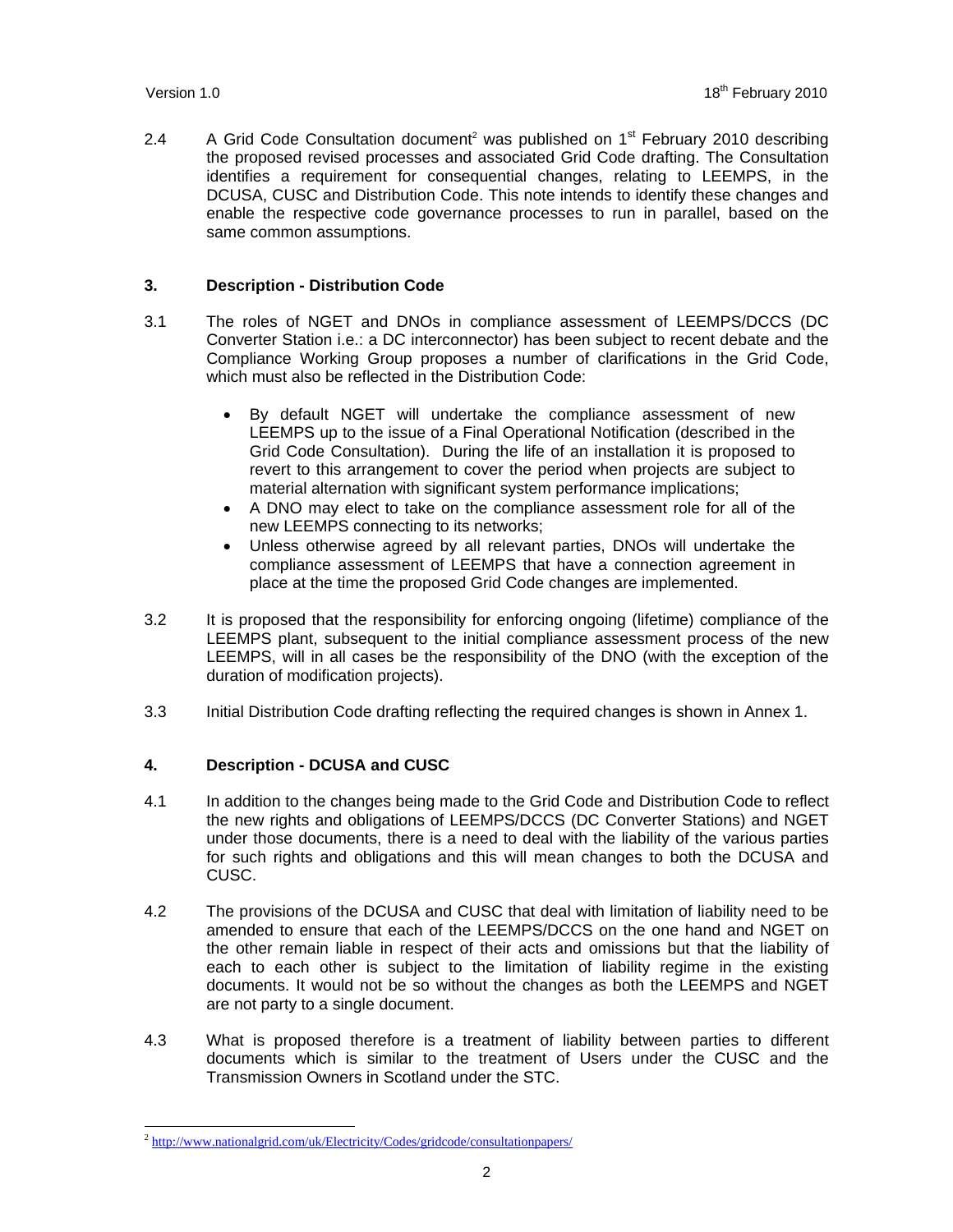- 4.4 Without making such changes, each could potentially be exposed to unlimited liability to the other in respect of its acts or omissions as there would be liability (via tort) which would not be excluded.
- 4.5 The advantage of this approach is that NGET and the LEEMPS/DCCS remain contractually liable for their acts or omissions under the Grid Code or Distribution Code (as applicable), but their respective positions in respect of liability generally for such acts or omissions remain unchanged and continue to be dealt with under the existing limitation of liability regime contained in both the CUSC and DCUSA.
- 4.6 In order to illustrate the proposed DCUSA and CUSC changes, worked examples are shown in Annex 2, examining three potential scenarios and the effect on the liabilities between NGET, a DNO and a LEEMPS. The initial CUSC and DCUSA drafting reflecting the required changes is shown in Annex 3.

### **5. Next Steps**

 $\overline{a}$ 

- 5.1 At the Grid Code Review Panel meeting of  $4<sup>th</sup>$  February 2010, the requirement for a coordinated approach to implementing consequential changes to the DCUSA, CUSC and Distribution Code was confirmed. NGET consequently produced this document to outline the requirements for each code and highlight the interdependency between them.
- 5.2 NGET intends to raise the required CUSC Amendment Proposal (CAP181) at the CUSC Amendments Panel on  $26<sup>th</sup>$  February, with a recommendation that it progress directly to the Company Consultation stage.
- 5.3 NGET, in conjunction with members from the Grid Code Compliance Working Group, is intending to raise the required DCUSA Change Proposal to the DCUSA Panel on  $17<sup>th</sup>$ March 2010, following the DCUSA governance process.
- 5.4 An overview of the expected amendments required to the Distribution Code was discussed at the Distribution Code Review Panel (DCRP) on 11<sup>th</sup> February 2010. An action was taken to distribute the draft proposals and legal drafting to the DCRP, which this paper seeks to provide. It is expected that, subject to further discussion and agreement by the DCRP, a Consultation could be agreed at an Extraordinary DCRP meeting to be held on 31<sup>st</sup> March 2010 and published shortly thereafter.
- 5.5 Such arrangements allow the code changes to be considered and consulted upon in parallel which should ultimately allow any resultant final recommendations to be simultaneously considered by the Authority.
- 5.6 As a consequence of the volume and technical nature of the Grid Code drafting within the Consultation A/10, National Grid is intending to host an industry information session. This will take place during the Consultation period, in order to discuss the purpose and intention of the various components, aiding the industry to compose responses to the Grid Code Consultation. We will circulate details of the proposed date and venue to the industry, once finalised. There will also be an opportunity to ask questions at the Cross-Codes Electricity Forum on 19<sup>th</sup> March at Elexon's offices in London<sup>3</sup>.

 $3$  To register for the Cross-Code Forum, please see the Elexon website at:

http://www.elexon.co.uk/bscpanelandcommittees/panelcommittees/crosscodesforum/default.aspx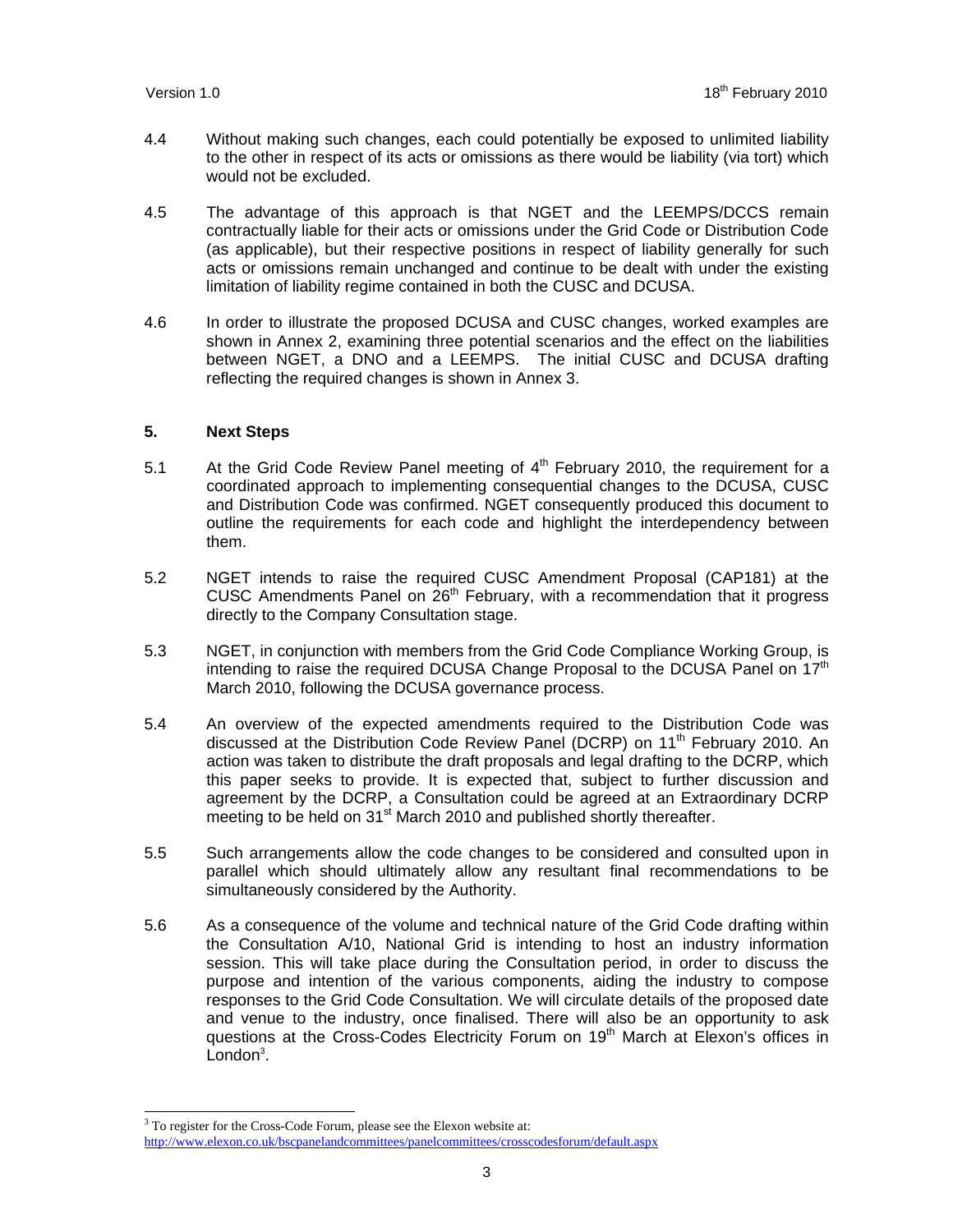# **6. Further Information**

- 6.1 If you have any questions on the information in this document, please contact Tom Ireland at National Grid, by phone on 01926 656152, or by email at grid.code@uk.ngrid.com .
- 6.2 To register your interest in an industry information session, please email the Grid Code team at grid.code@uk.ngrid.com .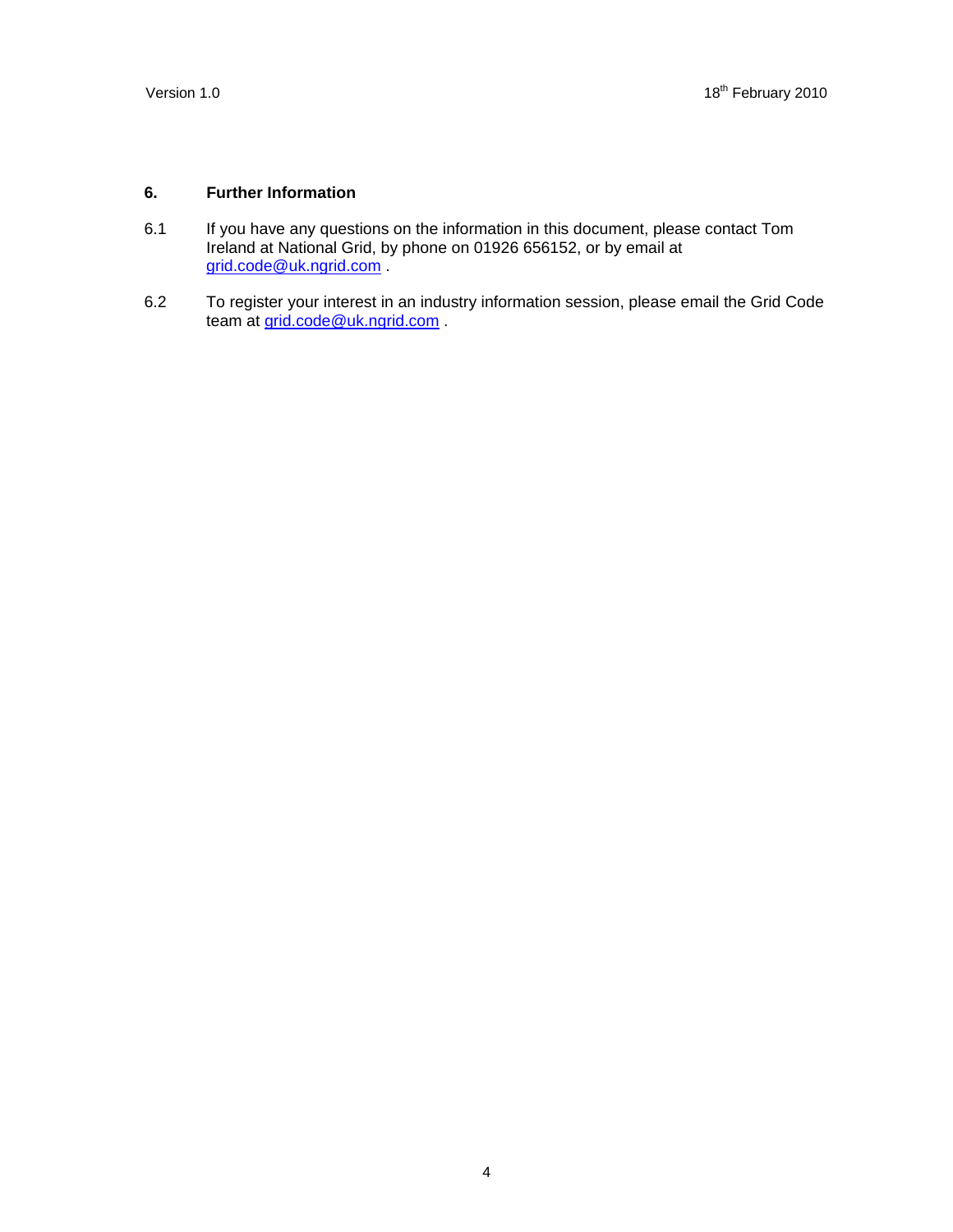# **Annex 1 – Proposed Distribution Code Changes**

## **New Definitions:**

| <b>Network Operator CC Compliance</b> | Has the meaning set out in CC.3.3.5 |
|---------------------------------------|-------------------------------------|
| <b>Notice</b>                         | of the Grid Code.                   |
| <b>User Self Certification of</b>     | Has the meaning given in the Grid   |
| <b>Compliance</b>                     | Code.                               |

## **Changes to DPC7.5:**

## **DPC7.5 Technical Requirements for Medium Power Stations**

- DPC7.5.1 Where a **Generator** in respect of an **Embedded Power Station** is a party to the **CUSC** this DPC 7.5 will not apply.
- DPC7.5.2 In addition to the requirements in DPC7.4, the following applies in relation to **Medium Power Stations**:
- DPC7.5.3 Any **DC Converter** installation of capacity greater than 50MW and less than 100MW is considered to be a **Medium Power Station** for the purposes of **Grid Code** compliance in the **Distribution Code,** and each **DC Converter**  installation owner is a **Generato**r and bound by all obligations on **Generators**.
- DPC7.5.4 The **DNO** has an obligation under CC .3.3 of the **Grid Code** to ensure that all relevant **Grid Code** Connection Condition requirements are met by **Medium**  Power Stations. These **Grid Code** Connection Condition requirements are summarised in CC 3.43.3.2 and CC.3.3.3 of the Grid Code. It is incumbent on Each **Generator** must in respect of its respective **Medium Power Stations** to comply with the relevant Grid Code requirements listed in CC3.43.3.2 and CC.3.3.3 of the **Grid Code** as part of compliance with this **Distribution Code**. Note that a **DC Converter** installation of capacity greater than 50MW and less than 100MW is considered to be a **Medium Power Station** for the purposes of **Grid Code** compliance in this **Distribution Code**., as if they were set out in this **Distribution Code** and formed part of it.
- DPC7.5.3 Where data is required by **NGC** from **Medium Power Stations**, nothing in the **Grid Code** or **Distribution Code** precludes the **Generator** from providing the information directly to **NGC** in accordance with **Grid Code** requirements. However, a copy of the information should always be provided in parallel to the **DNO**.

## **DPC7.5.4 Grid Code Connection Conditions Compliance**

DPC7.5.4.1 The technical designs and parameters of the **Embedded Medium Power Stations** will comply with the relevant Connection Conditions of the **Grid Code**. A statement to this effect, stating compliance with OC5.8 of the **Grid Code** is required to be presented to the **DNO**, for onward transmission to **NGC**, before commissioning of the **Power Station**. Note that the statement might need to be resubmitted post commissioning when assumed values etc have been confirmed.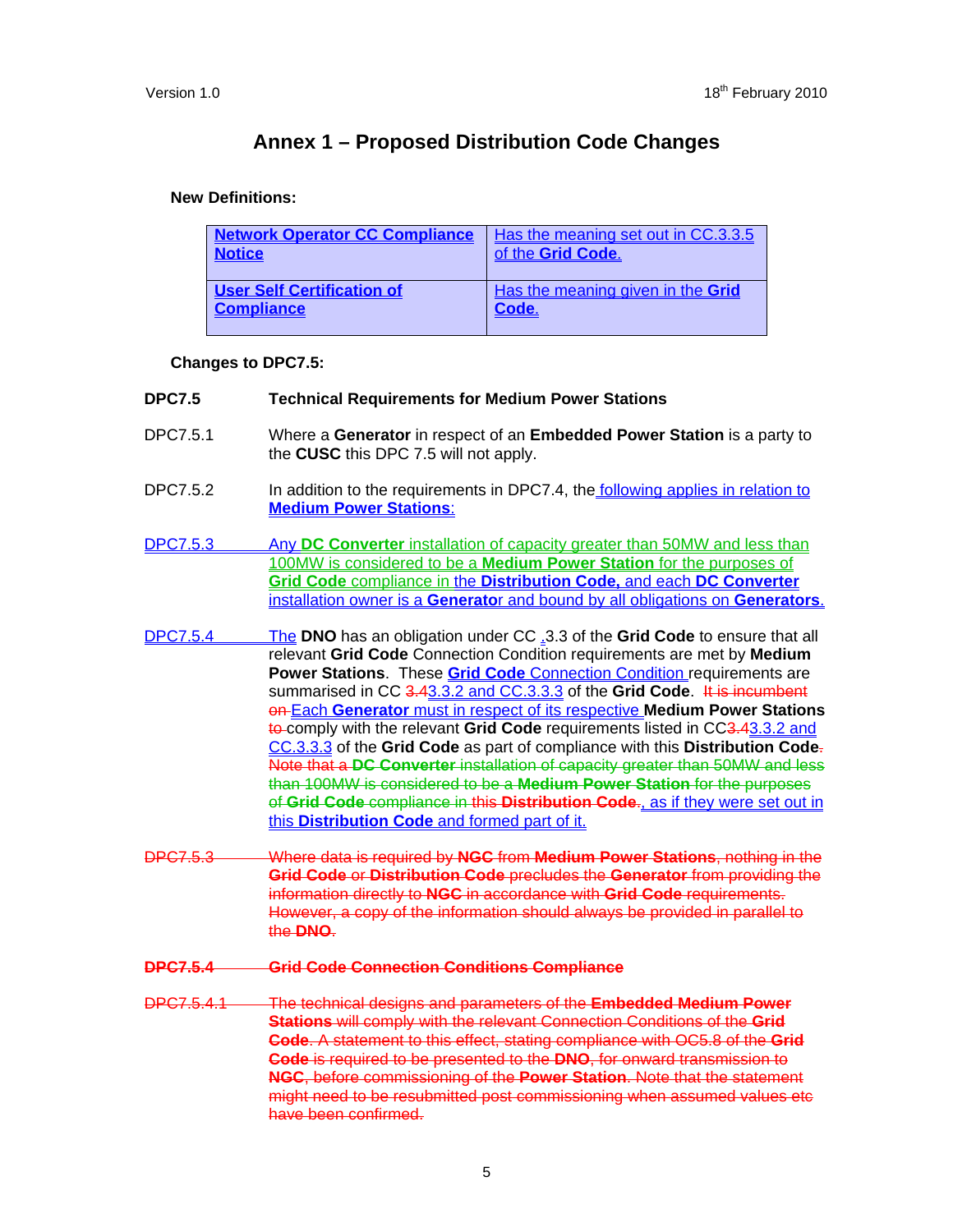| DDC7 $542$           | -Should the Generator make any material change to such designs or             |
|----------------------|-------------------------------------------------------------------------------|
| <del>510.0.1.2</del> |                                                                               |
|                      | parameters as will have any effect on the statement of compliance referred to |
|                      | in DPC7.5.4.1, the Generator must notify the change to the DNO, as soon as    |
|                      | reasonably practicable, who will in turn notify NGC.                          |

- DPC7.5.4.37.5.5 Tests to ensure **Grid Code** compliance may be specified by **NGC** in accordance with the **Grid Code**. It is the **Generator's** responsibility to carry out these tests.
- DPC7.5.4.47.5.6 Once **NGC** is satisfied with the outcome of the compliance process, **NGC** will notify the **DNO**. The **DNO** will then notify the **Embedded Medium Power Stations** that ongoing compliance assessment is the responsibility of the **DNO** in accordance with DPC7.5.9(d).
- DPC7.5.7 Where **NGC** can reasonably demonstrate that for **Total System** stability issues the **Medium Power Station** should be fitted with a power system stabiliser, **NGC** will notify the **DNO** who will then require it to be fitted for compliance with this DPC7.5.4.4.7.5.
- DPC7.5.8 **NGC Role in Compliance Assessment**
	- (a) Where a **Network Operator CC Compliance Notice** has not been served by the **DNO**, **NGC** shall undertake the compliance assessment in respect of those Connection Condition requirements in place of the **DNO**. Unless notified under DPC7.5.9 below, **Generators** should assume that **NGC** will undertake the compliance assessment. *[Note: transition issues to be considered.]*
	- (b) In ensuring the compliance of its plant with the **Grid Code** requirements, **Generators** owners will comply with and follow the relevant parts of CC.4 and CC.5 as if set out in this **Distribution Code** and as if they formed part of this **Distribution Code**.

### DPC7.5.9 **DNO Role in Compliance Assessment**

- (a) Where the **DNO** has, by serving a **Network Operator CC Compliance Notice** on **NGC**, an obligation under CC 3.3 of the **Grid Code** to assess whether all relevant **Grid Code** Connection Condition requirements are met by **Medium Power Stations**, it will notify **Generators** and **DC Converter** owners in respect of their respective **Medium Power Stations**, and the provisions of this section DPC7.5.9 apply.
- (b) Each **Generator** will provide a **User Self Certification of Compliance** to the **DNO** in relation to compliance which the **DNO** will then pass on to **NGC**, with its own **User Self Certification of Compliance** addressed to **NGC**.
- (c) In ensuring the compliance of its plant with the **Grid Code** requirements, **Generators** will comply with and follow the relevant parts of CC.4 and CC.5 as if set out in this **Distribution Code** and as if they formed part of this **Distribution Code**.
- (d) Ongoing compliance assessment is the responsibility of the **DNO** except in the situation where a **Generator** has notified the **Network**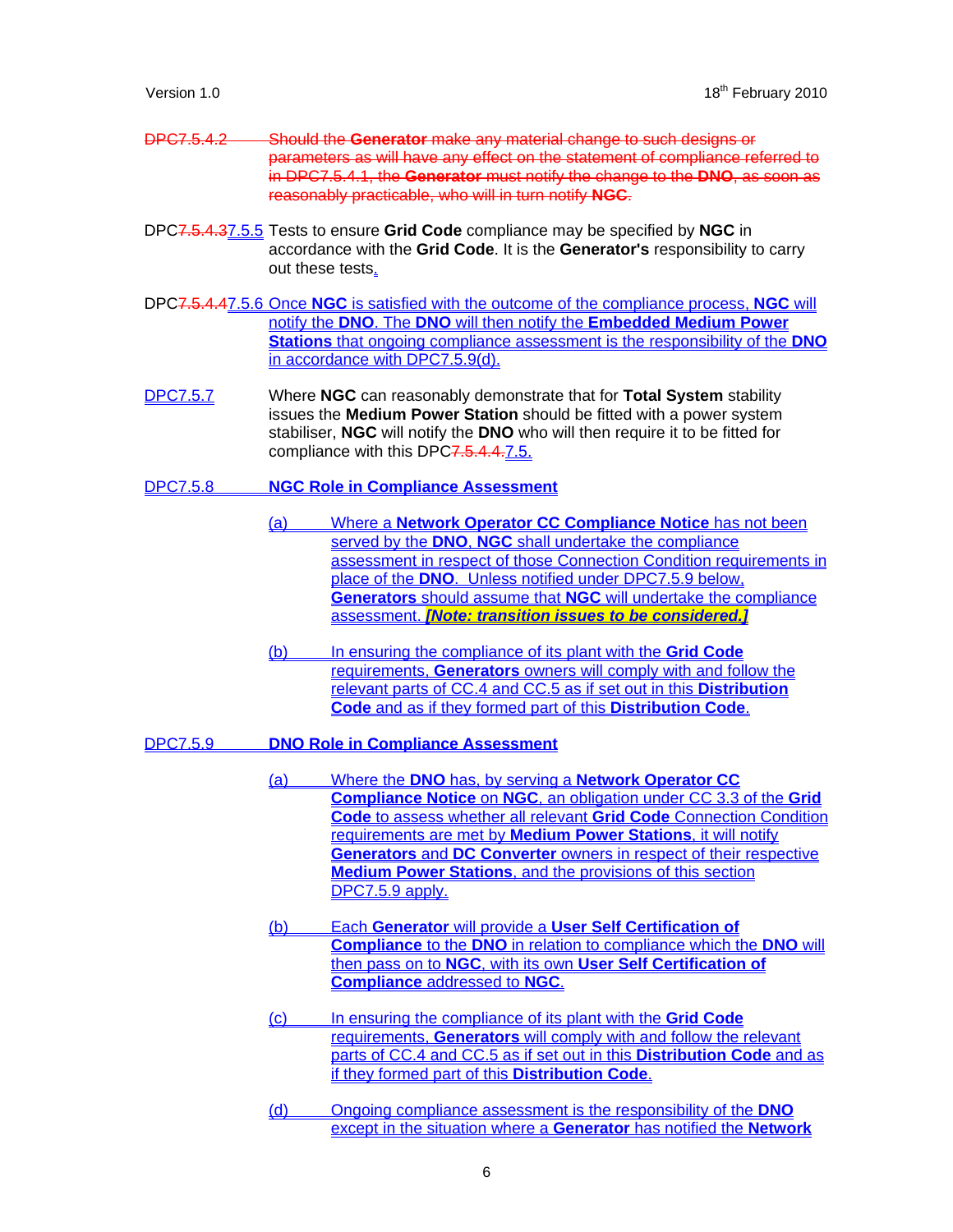**Operator** that it plans to undertake a significant change or modification to its **Plant** and/or **Apparatus** at its **Medium Power Station** and the **DNO** and **NGC** have agreed that **NGC** will undertake compliance assessment in respect of such significant change or modification. In such case the **DNO** will notify the **Generator** that **NGC** is undertaking such compliance assessment and the provisions of DPC7.5.8 shall apply.

## DPC7.5.10 **DNO obligation in respect of NGC Grid Code obligations**

Each **DNO** shall ensure that the obligations on **NGC** in respect of compliance testing of **Embedded Medium Power Stations** in the **Grid Code** which are reflected in this **Distribution Planning and Connection Code** are performed and discharged by **NGC**.

| Legend:           |  |
|-------------------|--|
| <b>Insertion</b>  |  |
| <b>Deletion</b>   |  |
| <b>Moved from</b> |  |
| Moved to          |  |
| Inserted cell     |  |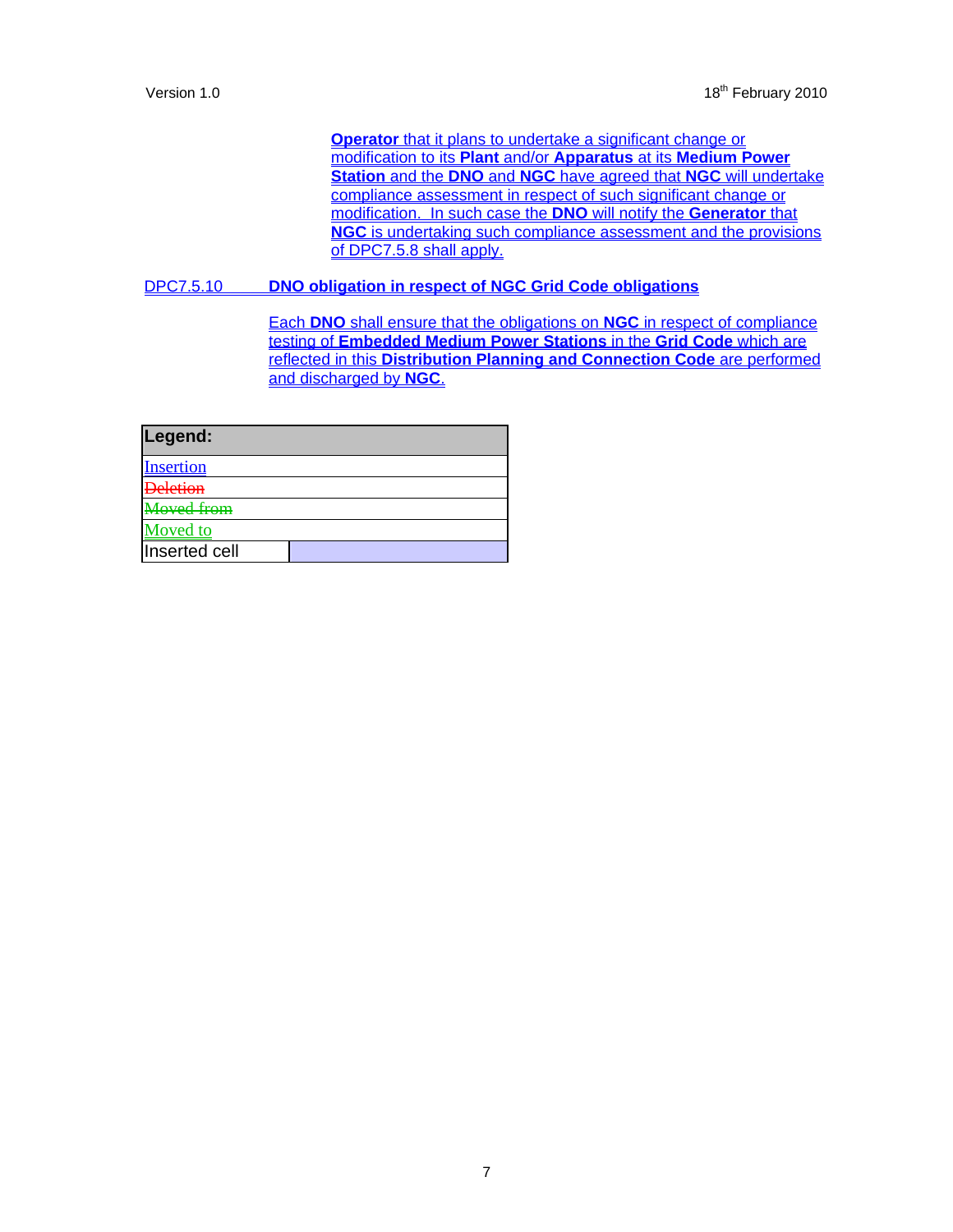# **Annex 2 – DCUSA/CUSC Worked Examples**

*Example 1: The DNO has requested for NGET to lead on the LEEMPS/DCCS compliance process. NGET fails to comply with its LEEMPS/DCCS compliance assessment obligations in the Grid Code resulting in physical damage to the embedded generator's plant and apparatus.* 

- The affected generator is not party to the Grid Code and has no direct contractual claim against NGET. Under the proposed changes to the DCUSA it will have waived its rights to claim otherwise (i.e. in tort) against NGET.
- There will be a new provision in the Distribution Code making it explicit that a breach by NGET of its obligations under the Grid Code will be a breach by the relevant DNO under the Distribution Code of its obligation to ensure compliance by NGET with those sections of the Grid Code.
- The affected generator can therefore claim against the relevant DNO under the Distribution Code/DCUSA for the damage caused to its plant and apparatus by NGET's failure to comply with the Grid Code. Such claim would be subject to the £1 million cap in the DCUSA for such claims.
- The DNO would be entitled to claim against NGET under the third party loss limb of the physical damage provisions in the CUSC for the loss it had suffered as a result of the claim by the affected generator.

### *Example 2: A CUSC Party suffers physical damage as a result of an embedded generator failing to comply with its obligations under the Distribution Code in respect of its LEEMPS/DCCS.*

- The CUSC Party is not party to the Distribution Code and has no direct contractual claim against the embedded generator. Under the proposed changes to the CUSC the CUSC Party will have waived its rights to claim otherwise (i.e. in tort) against the embedded generator.
- There will be a new provision in the Grid Code making it explicit that a breach by an embedded generator of its obligations under the Distribution Code will be a breach by the relevant DNO under the Grid Code of its obligation to ensure compliance by the embedded generator with those sections of the Distribution Code.
- The CUSC Party will then be entitled to claim against the relevant DNO under the Grid Code/CUSC for the damage caused to its plant and apparatus by the embedded generator's failure to comply with the Distribution Code.
- Such claim by a CUSC Party would be subject to a £1 million cap instead of the usual £5 million cap pursuant to the new provision introduced to the CUSC specifically to ensure that the DNO is not liable to a CUSC Party for more than it can recover from the embedded generator under the DCUSA.
- The DNO would be entitled to claim against the embedded generator under the third party loss limb of the physical damage provisions in the DCUSA for the loss it had suffered as a result of the claim by the CUSC Party up to the £1 million cap in the DCUSA.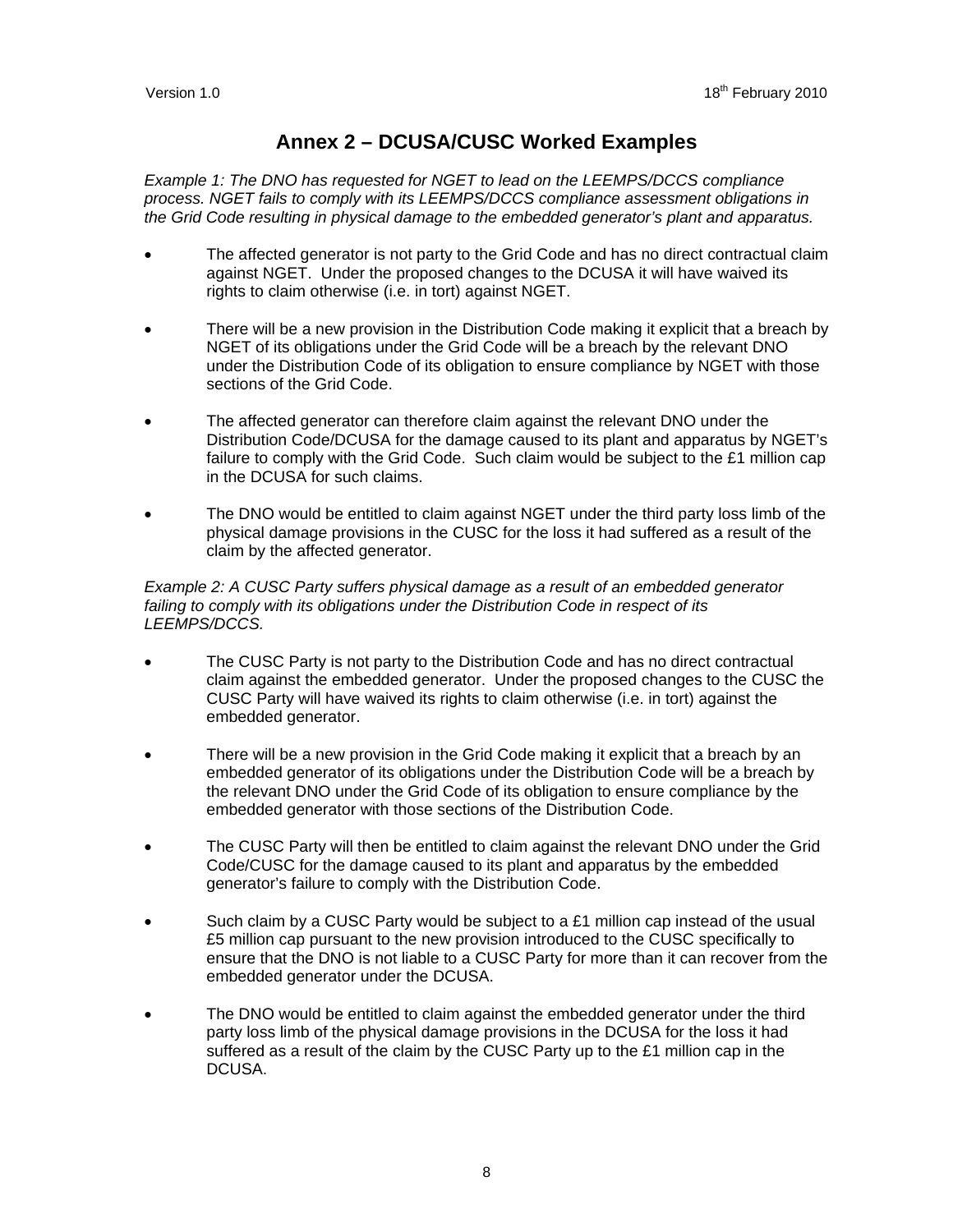• The advantage for embedded generators is that whereas previously a CUSC Party could have claimed in tort for an unlimited amount, now any claim by a CUSC Party is routed contractually through the DNO and is subject to the cap in the DCUSA.

*Example 3: A third party not party to the CUSC suffers physical damage as a result of an embedded generator failing to comply with its obligations under the Distribution Code in respect of its LEEMPS/DCCS.*

- Now dealing with the third party not party to the CUSC  $-$  it can either claim in tort against the embedded generator for an unlimited amount, as is currently the case, or may instead or additionally decide to claim against the DNO or a CUSC Party.
- A claim against either the DNO or a CUSC Party by such third party would again be in tort and would not be limited by any contractual cap. However, in such an example both the DNO and the CUSC Party may be entitled to claim contractually against the embedded generator through the DCUSA and/or CUSC/DCUSA as appropriate if the third party has successfully sued them.
- Given that under the CUSC the DNO could be liable to another CUSC Party for up to £5 million in respect of any claim such CUSC Party has received from a third party using the damage to third parties limb in the limitation of liability provisions therein. The DCUSA will be changed to allow the DNO in this scenario to recover up to £5 million from the relevant embedded generator.
- This approach has the advantage of ensuring that the DNO is not in a position where it is liable under the CUSC to another CUSC Party in respect of damage to third party property for more than it can recover from the relevant embedded generator under the DCUSA.
- From an embedded generator's perspective, in respect of claims from a third party not party to the CUSC the position of the embedded generator remains overall unchanged. It could always be sued for an unlimited amount by such third party in tort. Under the new proposals it is just that a proportion of the claim may now be routed contractually through the DNO.
- The overall amount that the third party can recover is unchanged as it can never recover more than its actual loss whichever route or combination of routes it chooses.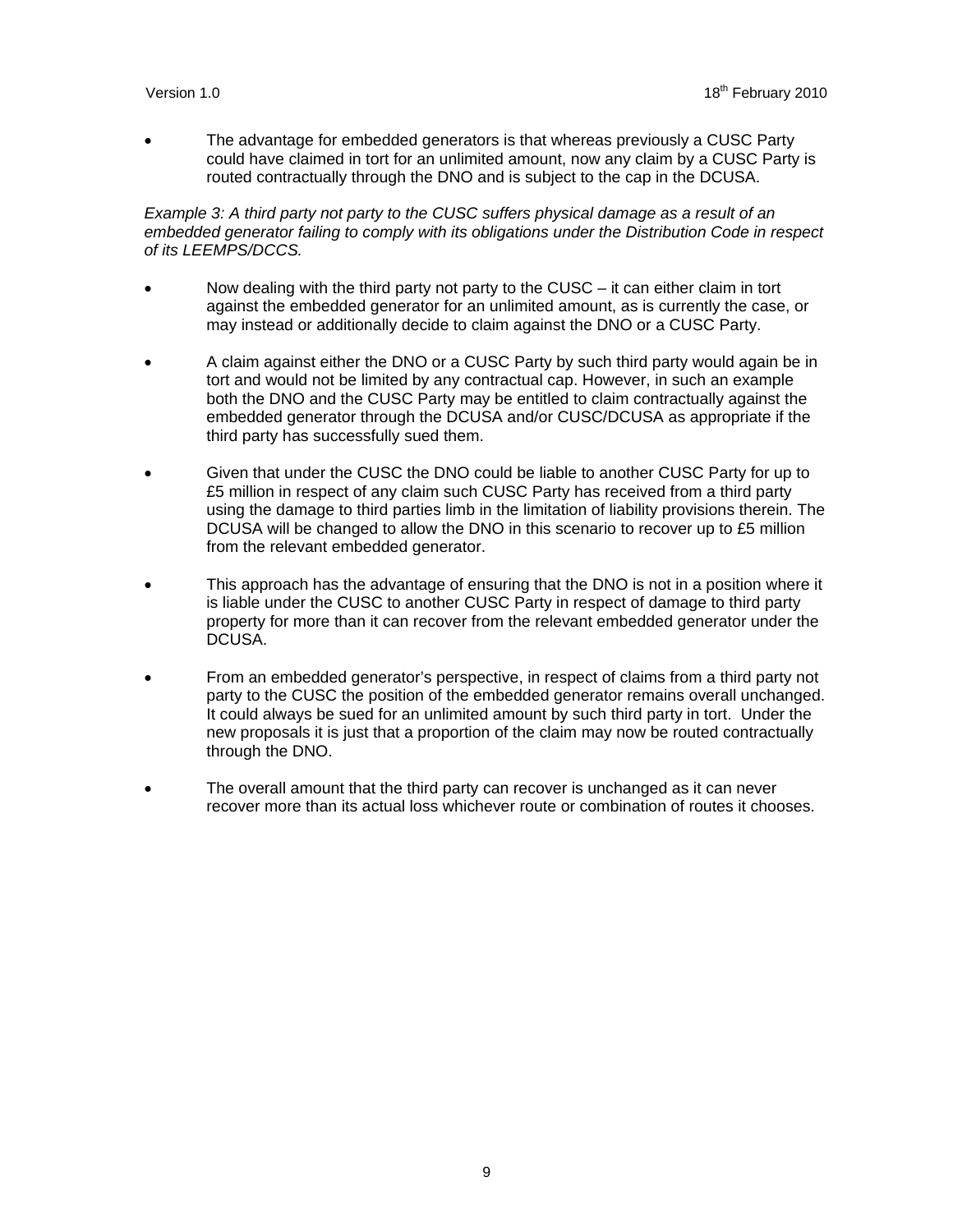# **ANNEX 3 – Proposed CUSC and DCUSA PROVISIONS**

In summary, the proposed CUSC and DCUSA drafting changes outlined below operate, in tandem, so that:

- (a) CUSC Parties (including NGET) waive, under the CUSC, their rights to claim howsoever (and importantly in tort) against LEEMPS/DCCS owners for any breach by them of their obligations under the Distribution Code.
- (b) LEEMPS/DCCS owners waive, under the DCUSA, their rights to claim howsoever (and importantly in tort) against NGET for any breach by it of its obligations under the Grid Code.
- (c) The respective waivers contained in both the CUSC and DCUSA can be contractually enforced by the relevant party by utilising the Contracts (Rights of Third Parties) Act and each of the CUSC and DCUSA is amended explicitly to reflect that.
- (d) NGET or a CUSC Party would instead pursue any claim it had resulting from a breach by LEEMPS/DCCS owners of obligations under the Distribution Code contractually by claiming against the relevant DNO in whose system such LEEMPS/DCCS is connected under the CUSC who would in turn claim contractually against the relevant LEEMPS/DCCS owner under the DCUSA, using the damage to third parties limb in the limitation of liability provisions.
- (e) Likewise, LEEMPS/DCCS owners would pursue any claim they had resulting from a breach by NGET of its obligations under the Grid Code contractually by claiming against the DNO under the DCUSA who would in turn claim contractually against the NGET under the CUSC, using the damage to third parties limb in the limitation of liability provisions.

# **CUSC PROVISIONS**

## **Relevant Grid Code change**

 The proposed Grid Code changes make it explicit that a breach by a LEEMPS/DCCS owner of its obligations under the Distribution Code will be a breach by the relevant DNO under the Grid Code of its obligation to ensure compliance by the LEEMPS/DCCS owner with those sections of the Distribution Code.

## **CUSC - New paragraph 6.12.3A inserted after paragraph 6.12.3**

 CUSC Parties (including NGET) will waive their rights to claim directly against LEEMPS/LEEMDCCS owners as follows:

6.12.3A *Waiver:* In consideration of the rights conferred upon each **CUSC Party** under the **CUSC**, the right of such **CUSC Party** to claim in negligence, other tort, or otherwise howsoever against a **Generator** or **DC Converter Station** owner in respect of **LEEMPS/LEEMDCCS** in relation to any act or omission of such **Generator** or **DC Converter Station** owner in respect of **LEEMPS/LEEMDCCS** in relation to the subject matter of the **Distribution Code** is hereby excluded and each **CUSC Party** agrees not to pursue any such claim provided that nothing in this paragraph 6.12.3A shall restrict the ability of such **CUSC Party** to claim in respect of fraudulent misrepresentation or death or personal injury resulting from the negligence of such **Generator** or **DC Converter Station** owner in respect of **LEEMPS/LEEMDCCS** and such exclusion and agreement shall only apply to the extent that the **DCUSA** contains an **Equivalent**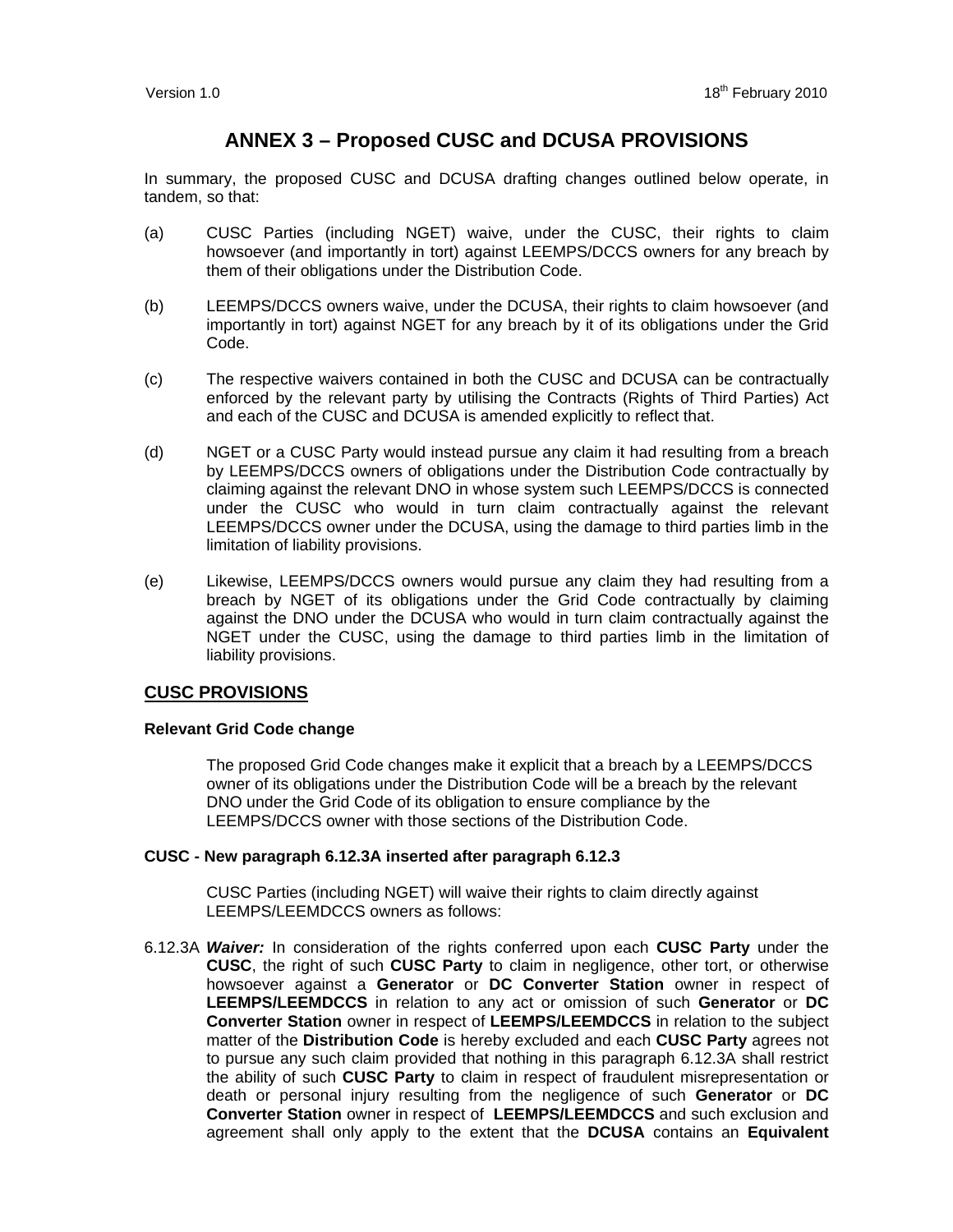**Waiver**. The provisions of this Paragraph 6.12.3A shall in no way affect the rights that a **Public Distribution System Operator** may have in respect of a **Generator** or **DC Converter Station** owner connected to its **Distribution System** under the **DCUSA**.

### **CUSC - New paragraph 6.12.3B to reflect the cap of £1 million in the DCUSA**

 In order to reflect that the DNO will not be liable under the CUSC in respect of breaches of the Distribution Code by LEEMPS/LEEMDCCS owners for more than it can recover from such LEEMPS/LEEMDCCS owner under the DCUSA, new paragraph 6.12.3B of the CUSC will need to be inserted.

- 6.12.3B *Cap on DNO liability:* Notwithstanding Paragraph 6.12.1, the liability of any **Public Distribution System Operator** in respect of any claim in respect of physical damage to the property of a **CUSC Party** resulting from the failure by such **Public Distribution System Operator** to ensure compliance by **Generators** or **DC Converter Station** owners in respect of **LEEMPS/LEEMDCCS** with the relevant sections of its **Distribution Code** as required by the **Grid Code** or the liability of **The Company** in respect of any claim by a **CUSC Party** connected to such claim shall not exceed £1 million per incident or series of related incidents.
- *Nb: Also need to add new paragraph 6.12.3B to the list of paragraphs to which paragraph 6.12.1 is subject.*

### **CUSC - New paragraph 6.22.1 to replace existing paragraph 6.22.1**

6.22.1 *Reliance on waiver:* Subject to the remainder of this Paragraph 6.22, a **Relevant Transmission Licensee** may rely upon and enforce the terms of Paragraph 6.12.3, against a **CUSC Party** (other than **The Company**) and a **Generator** or **DC Converter Station** owner in respect of **LEEMPS/LEEMDCCS** may rely upon and enforce the terms of Paragraph 6.12.3A, against a **CUSC Party**, in each case as specified therein.

| <b>DCUSA</b>             | The Distribution Connection and Use of System<br>Agreement approved by the <b>Authority</b> and<br>required to be maintained in force by each<br><b>Electricity Distribution Licence holder.</b>                                                                                                                                                                                                                                                               |
|--------------------------|----------------------------------------------------------------------------------------------------------------------------------------------------------------------------------------------------------------------------------------------------------------------------------------------------------------------------------------------------------------------------------------------------------------------------------------------------------------|
| <b>Equivalent Waiver</b> | An undertaking by Generators or DC Converter<br><b>Station</b> owners in respect of<br><b>LEEMPS/LEEMDCCS</b> not to bring any claim in<br>negligence, other tort, or otherwise howsoever<br>against The Company in respect of any act or<br>omission of The Company in relation to the<br>subject matter of the Grid Code, save in respect of<br>fraudulent misrepresentation or death or personal<br>injury resulting from the negligence of The<br>Company. |
| <b>LEEMPS/LEEMDCCS</b>   | As defined in the Grid Code.                                                                                                                                                                                                                                                                                                                                                                                                                                   |

### **CUSC - New Definitions**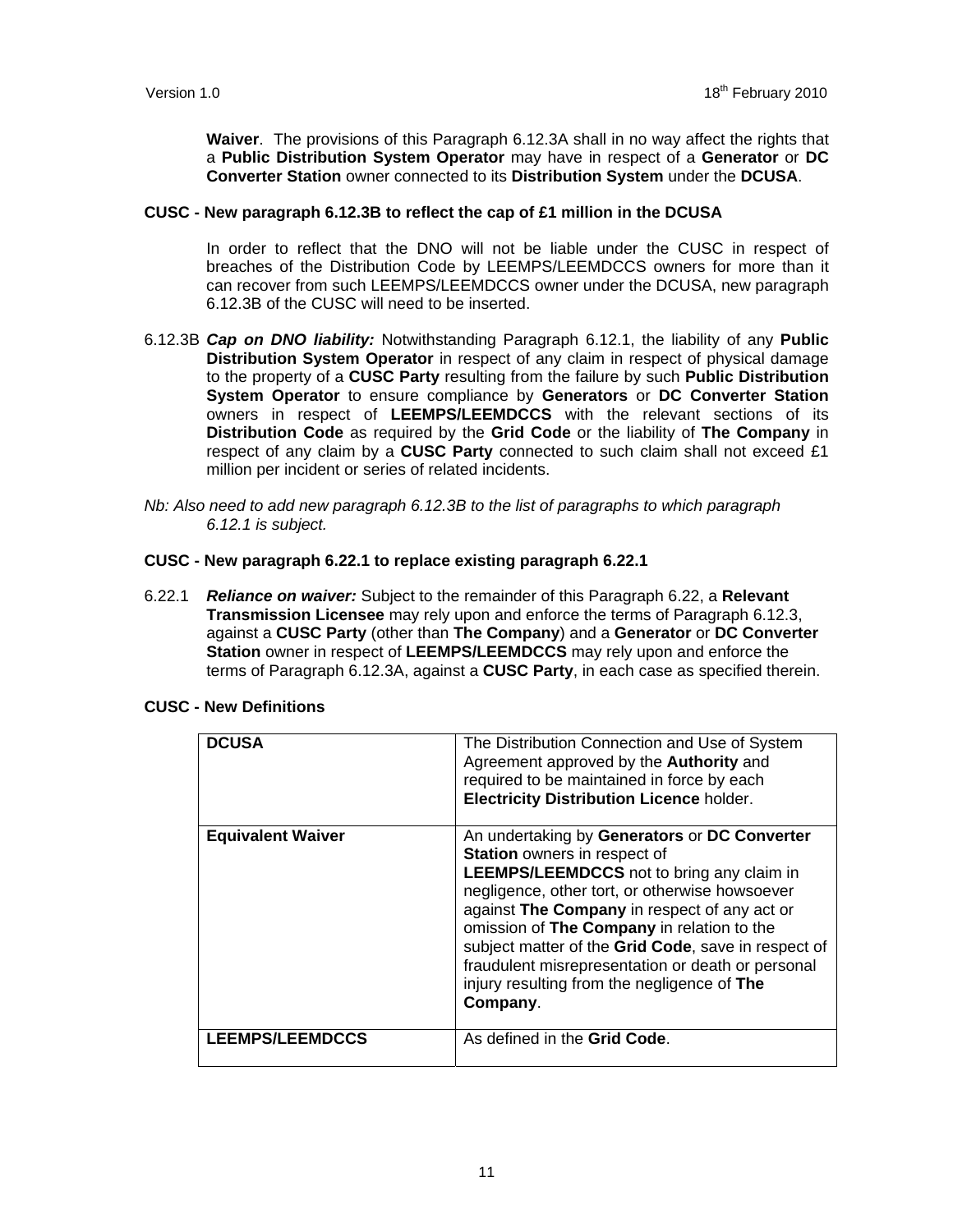# **DCUSA PROVISIONS**

### **Relevant Distribution Code change**

It will be necessary to make it explicit in the Distribution Code that a breach by NGET of its obligations under the Grid Code will be a breach by the relevant DNO under the Distribution Code of its obligation to ensure compliance by NGET with those sections of the Grid Code.

See new paragraph DPC7.5.10 in Annex 1.

### **DCUSA - New Clause 53.2A inserted after paragraph 53.2**

 LEEMPS/DCCS owners will waive their rights to claim directly against NGET as follows:

53.2A *Waiver:* In consideration of the rights conferred upon each DG Party in respect of its Medium Power Stations under this Agreement, the right of such DG Party to claim in negligence, other tort, or otherwise howsoever against the GB System Operator in respect of any act or omission of the GB System Operator in relation to the subject matter of the Grid Code is hereby excluded and each such DG Party agrees not to pursue any such claim provided that nothing in this Clause 53.2A shall restrict the ability of such DG Party to claim in respect of fraudulent misrepresentation or death or personal injury resulting from the negligence of the GB System Operator and such exclusion and agreement shall only apply to the extent that the CUSC contains an Equivalent Waiver.

### **DCUSA - New paragraph to reflect the cap of £5 million in the CUSC for third party claims**

 Generally under the DCUSA liability is limited to £1 million per event or series of related events and this has been reflected in the new £1 million cap introduced into the CUSC for claims relating to breach by embedded generators. However, under the CUSC, the DNO could still be liable for up to £5 million to another CUSC Party in respect of physical damage to a third party's property. In order to ensure that the DNO is not liable to other CUSC Parties in respect of damage to third party property for more that it can recover from the relevant LEEMPS/DCCS under the DCUSA, new paragraph 52.3B of the DCUSA will need to be inserted.

53.2B Notwithstanding Clause 53.1, the liability of any DG Party to any DNO Party in respect of any claim by such DNO Party in respect of physical damage to the property of another person resulting from the failure by such DG Party to comply with the relevant sections of its Distribution Code shall not exceed £5 million per incident or series of related incidents.

*Nb. Also need to add new Clause 53.2B to the list of Clauses to which Clause 53.1 is subject.*